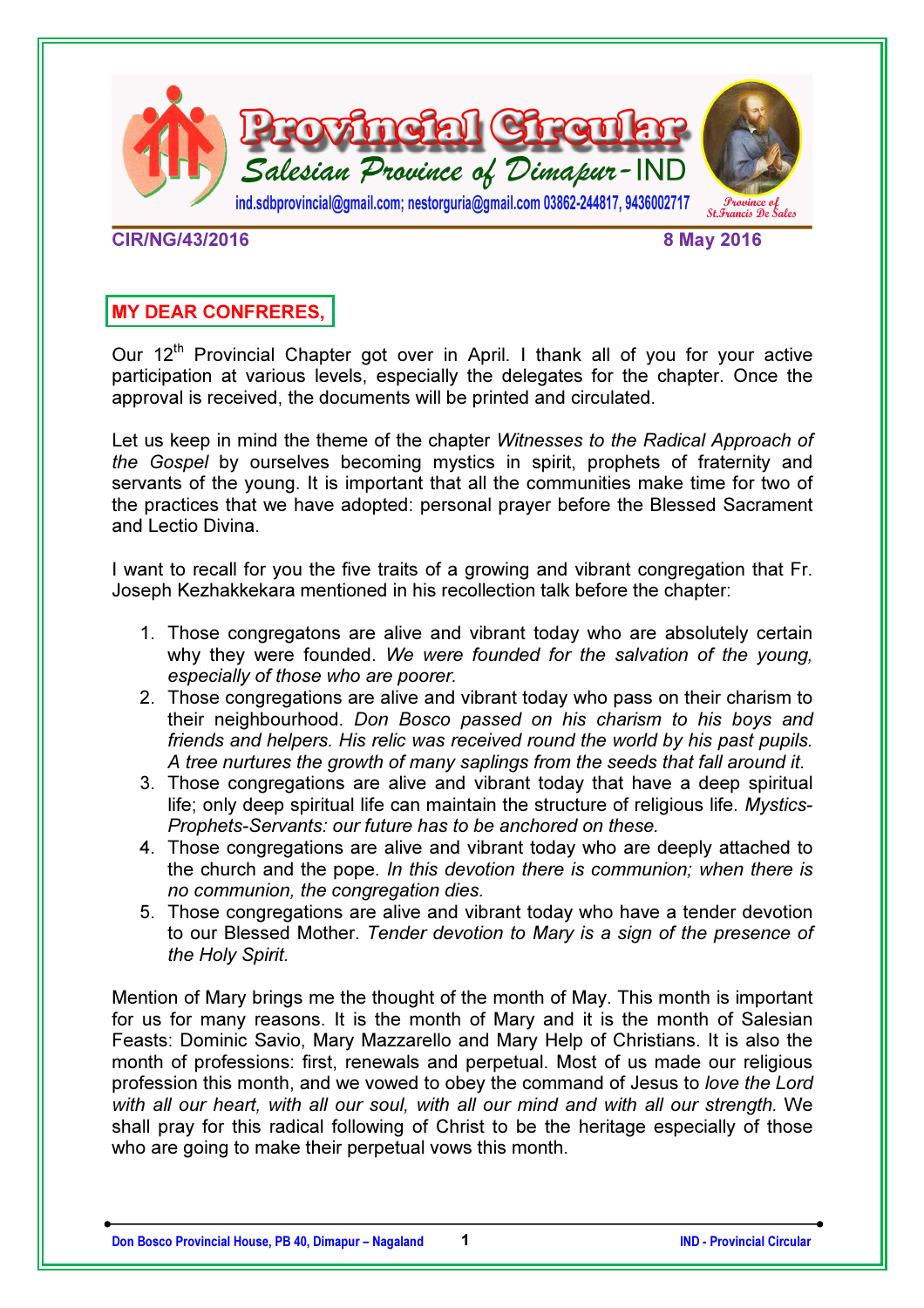It is also the month when we talk about transfers. Transfer is an event when we can focus once again on the reason for our religious life: to follow Him anywhere He leads us; to do for Him our best wherever He places us; to measure our success in what we do to the degree that we have done explicitly for Him and in union with Him; to gauge the growth in our Salesian charism by the way that we are able to carry out His work in a community, because the Holy Trinity is a community.

# PROFESSIONS THIS YEAR

### PERPETUAL on 22 May at Mary Immaculate Parish, Imphal at 9 am

- 1 Cl Anal Ruwnglal Augustine
- 2 Cl Gangmei Jaojian Daniel
- 3 Cl Gonmei Jimmy
- 4 Cl Kiro John Paul
- 5 Cl Nayak Kuldeep Angel
- 6 Cl Pfozhe Adani Mathew
- 7 Cl Dihe Elow Lawrence
- 8 Cl Kashungnao Frank
- 9 Cl Athikho Kholi George (at Shillong)

### RENEWALS on 23 May at Salesian College, Dimapur at 7 am

1 IND Cl Kamei Hiamthuiyang James Annual 2 IND Cl Kamsuan Lungthaothui Robin Annual 3 IND CI Kuiur George **Annual** 4 IND Cl Panmei Lungnidim George Annual 5 IND Br Tuti Alexius **Annual** 6 IND CI Varakukalayil Jerry **Annual** 7 IND Cl Adahrü Robin Kapani Biennial 8 IND CI Francis Kadulung Emmanuel Biennial 9 IND CI Kerketta Mashi **Biennial** 10 IND CI Korwa Habil Biennial 11 IND CI Panackavayil George Albin Biennial 1 ING CI Dominic Mardi **Biennial** 2 ING CI George Kullu Biennial 3 ING Cl Maniuh Antonio Biennial 4 ING CI Smith Wilson Tanti **Biennial** 

### FIRST PROFESSION on 24 May at St. Maria Goretti Parish, Zubza at 9 am

- 1 Kapeo Timothy
- 2 Kharia John
- 3 Kindo Nikhil
- 4 Kujur Bimal
- 5 Kullu Probin
- 6 Newme Isaiah
- 7 Panmei Ignatius
- 8 Reamei George
- 9 Seyievizo Sylvester
- 10 Thaimei Reuben
- 11 Thamunga Augustine
- 12 Thamungnga Anthony
- 13 Thangkholal Khongsai Vincent
- 14 Toppo Binoy
- 15 Kujur Amit (ING)
- 16 Monsing Phangcho Moses (ING)

Don Bosco Provincial House, PB 40, Dimapur – Nagaland 2 2 2 IND - Provincial Circular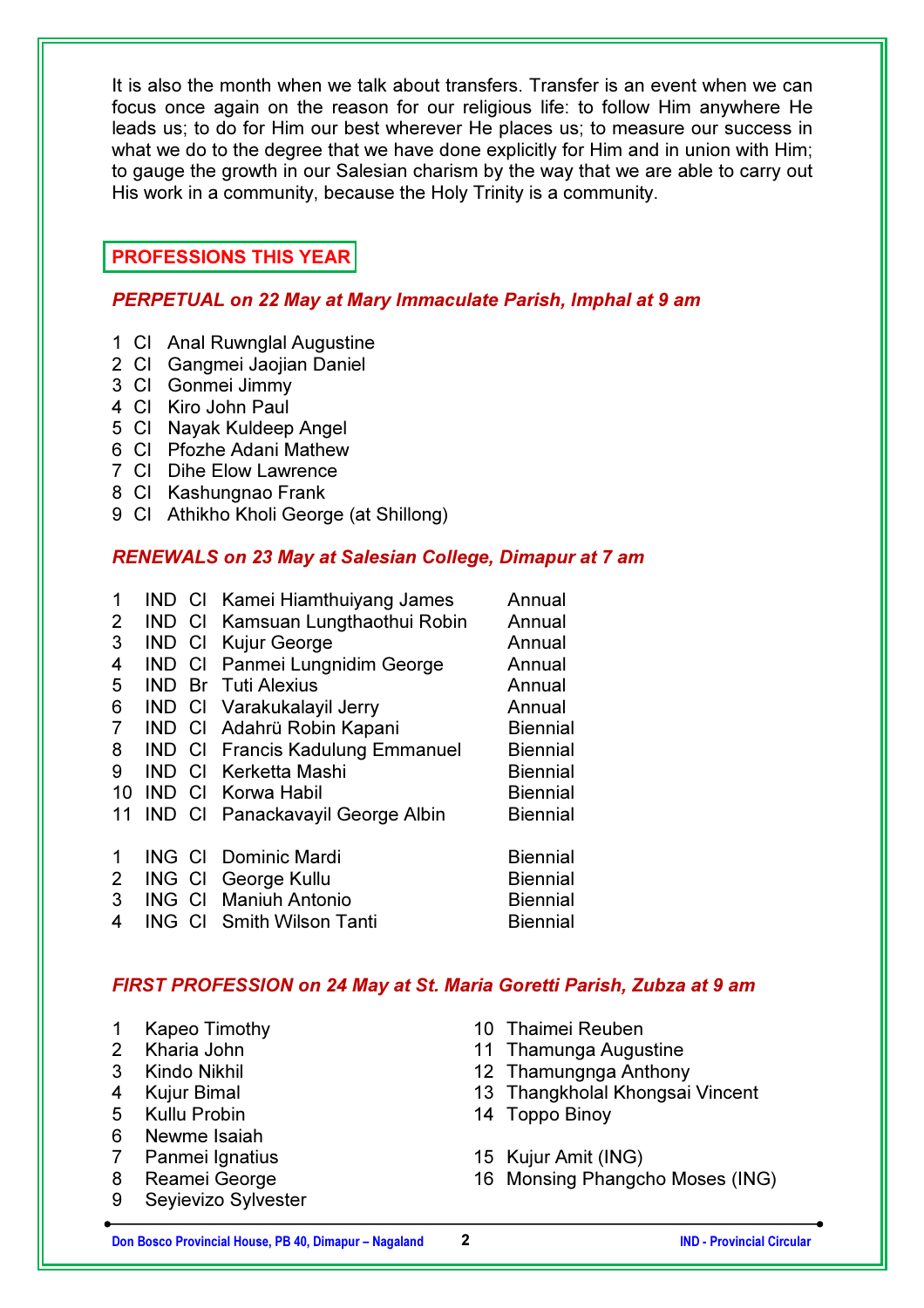## COUNCIL DECISIONS

#### Smart Classrooms

I would like to inform all the community leaders that prior permission must be sought before the smart school project is installed.

### **CCTV**

Though installing CCTV in educational institutions has become common, permission is to be sought before installing it. CCTV should not substitute our Salesian assistance. It must be kept in mind also to install them only in public places where constant supervision is needed. It should not be installed in class rooms to monitor the activities of the teachers and students.

#### Local projects

In the just concluded  $12<sup>th</sup>$  provincial chapter it was decided that the total amount that could be spent without provincial's permission in a year on a particular project in a house would be 3 lakhs.

However it must be understood that "*5% of the annual budget is the maximum amount which any house may spend a year without the written authorization of the provincial on projects outside of the ordinary running of the house, which however should not exceed Rs.3 lakhs. This applies also for utilization of donations received in any form.*"

Any new addition or modification on existing building should be done only with the prior permission of the provincial.

#### Various Permissions granted

- $\triangleleft$  Rua Home: for three smart class rooms
- Amguri: to make the grotto
- $\cdot$  Zubza: to make the 12<sup>th</sup> home for the poor
- Itanagar parish: to help in the rebuilding of the retention wall that collapsed
- Fr. Peter Salew: to go to the Philippines to attend Couples-For-Christ seminar
- Fr. Paul Maippan: to visit the Holy Land along with his family

#### ASSIGNMENTS OF CLERICS 2016

|    |     | Cl Adhrii Robin Kapani       | Itanagar School     | 1st year   |          |
|----|-----|------------------------------|---------------------|------------|----------|
| 2  |     | CI Francis Kadulung Emmanuel |                     | Dibrugarh  | 1st year |
| 3  |     | CI Kerketta Mashi            |                     | Rangajan   | 1st year |
| 4  |     | CI Korwa Habil               |                     | Savio Home | 1st year |
| 5  |     | CI Panackavayil George Albin |                     | Kheti      | 1st year |
| 6  |     | CI Kamsuan D. Sebastian      | Salesian College    | 1st year   |          |
|    | CI. | George Johns                 | Rua Home            | 1st year   |          |
| 8  |     | CI R. Shangi Paul            | Itanagar School     | 1st year   |          |
| 9  |     | CI Kullu William             | Dibrugarh           | 1st year   |          |
| 10 |     | <b>CI</b> Phikuto Xavier     |                     | Kheti      | 1st year |
|    | CI. | K. Neli Loli Thomas          | DB Dibrugarh        | Rua Home   | 2nd year |
|    |     | 12 CI Toppo Adam             | <b>DB Dibrugarh</b> | Doomdoona  | 2nd year |
|    |     | 13 Cl Awungshi Soromi Mark   | <b>DBS Itanagar</b> | Sirajuli   | 2nd year |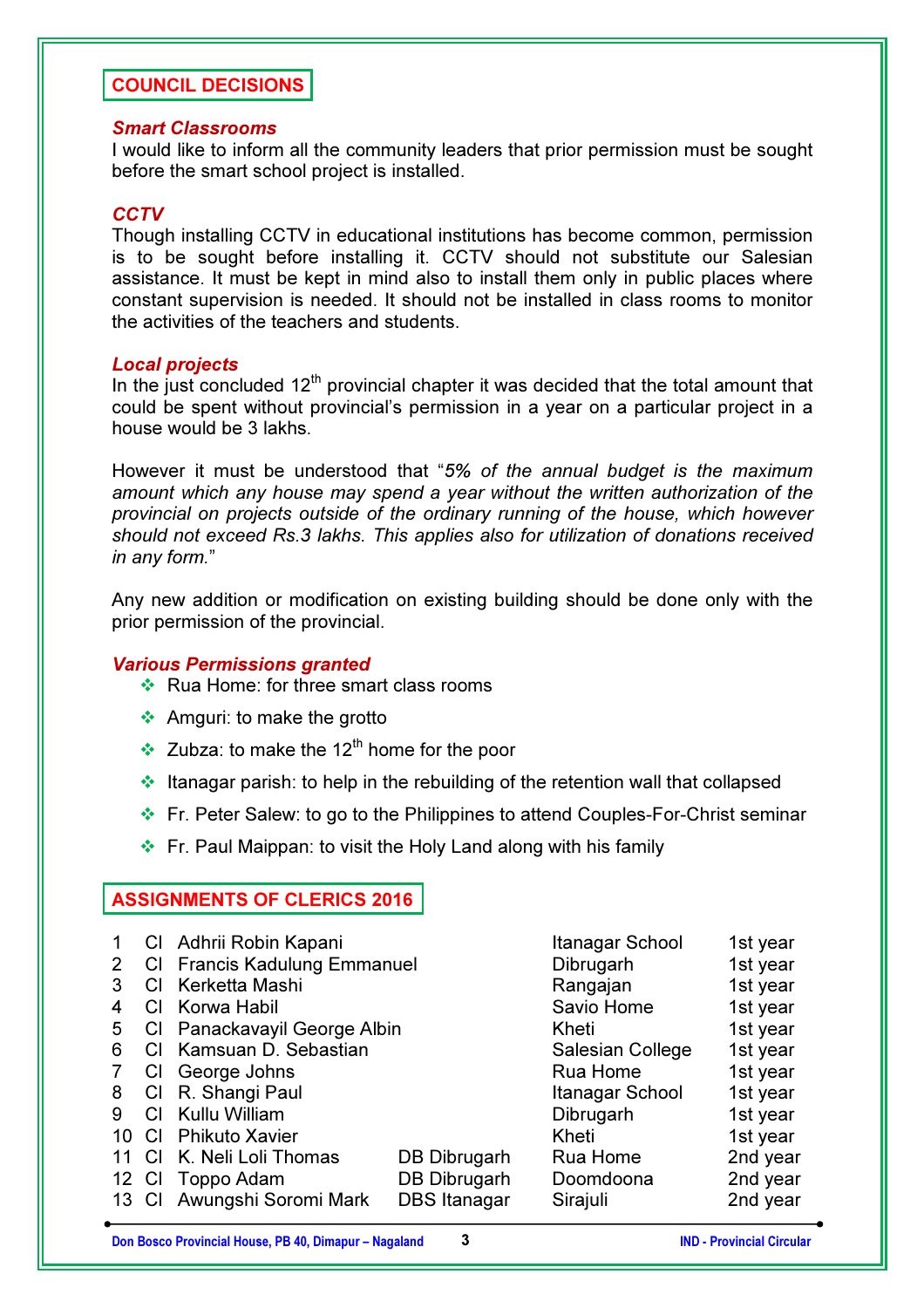|  | 14 Cl Lugun Michael               | Rua Home   | Rua Home         | 2nd year |
|--|-----------------------------------|------------|------------------|----------|
|  | 15 CI Gangmei Samuel              | Rua Home   | Amguri PNC       | 2nd year |
|  | 16 CI Kape Mekhruo Lawrence Kheti |            | <b>Novitiate</b> | 2nd year |
|  | 17 CI Shongvah N. Lucas           | Savio Home | Savio Home       | 2nd year |

# STUDENTS OF THEOLOGY 2016

|   | <b>Anal Ruwanglal Augustine</b> | <b>KJC</b>  | <b>Bangalore</b> |
|---|---------------------------------|-------------|------------------|
| 2 | Kiro John Paul                  | <b>KJC</b>  | <b>Bangalore</b> |
| 3 | Gonmei Jimmy                    | <b>SHTC</b> | Shillong         |
| 4 | Nayak Angel                     | <b>SHTC</b> | Shillong         |
| 5 | <b>Pfozhe Adani Mathew</b>      | <b>SHTC</b> | Shillong         |
| 6 | Gangmei Jaojian Daniel          | <b>SHTC</b> | Shillong         |
| 7 | Varakukalayil Jerry             | <b>SHTC</b> | Shillong         |
| 8 | <b>Mundu Santosh</b>            | <b>SHTC</b> | Shillong         |
| 9 | Sumi Phubito Emmanuel           | <b>SHTC</b> | Shillong         |

## STUDENTS FOR PG STUDIES 2016

- 01 Panmei L. George
- 02 Kamei James
- 03 Kamsuan L. Robin
- 04 Panmei Imchamngam Paul
- 05 Varengnao David
- 06 Barla Sandeep
- 07 Kujur George MPh Nashik
- 07 Seyievizo Sylvester BPh Sonada
- 08 Kindo Nikhil BPh Sonada
- 

## COMING EVENTS

- ❖ 17-23 May : Retreat for Brothers in Practical Training at Salesian College
- ◆ 04 June : Provincial Council Meeting

# WE REMEMBER

### On their Birthday

| 8 | May    | 1991 |     | CI Poji Thovitho Elvis               | Dimapur SC1        |
|---|--------|------|-----|--------------------------------------|--------------------|
| 8 | May    | 1993 |     | CI S. Amal Raj                       | Dimapur SC2        |
|   | 10 May | 1991 |     | Br Kamei Khamngampou Philip          | Tamenglong DB      |
|   | 12 May | 1989 | CI. | Ekka Leonard                         | St.Anthony's INS   |
|   | 13 May |      |     | 1961 Fr Aerimattathil Sebastian Jose | Dimapur SCollege   |
|   | 13 May |      |     | 1968 Fr Thuruthel Joseph (TC)        | Dimapur Bosco Coll |
|   | 14 May | 1987 |     | CI Gonmei Jimmy                      | Dimapur Bosco Coll |
|   | 15 May | 1954 |     | Bp Palliparambil George (PK)         | Miao Bp House      |
|   | 15 May | 1991 |     | CI Phikuto Xavier                    | Sonada SC INC      |
|   | 17 May |      |     | 1971 Fr Manipadam Cyriac             | Jorhat Rua Home    |
|   | 17 May |      |     | 1957 Fr Mechery Varghese (MD)        | Dimapur DBS        |
|   | 19 May | 1979 |     | Br Ekka Ranjan                       | Rangajan DBosco    |
|   | 23 May |      |     | 1935 Fr Kakkanatt Chacko             | Zubza Emmaus       |